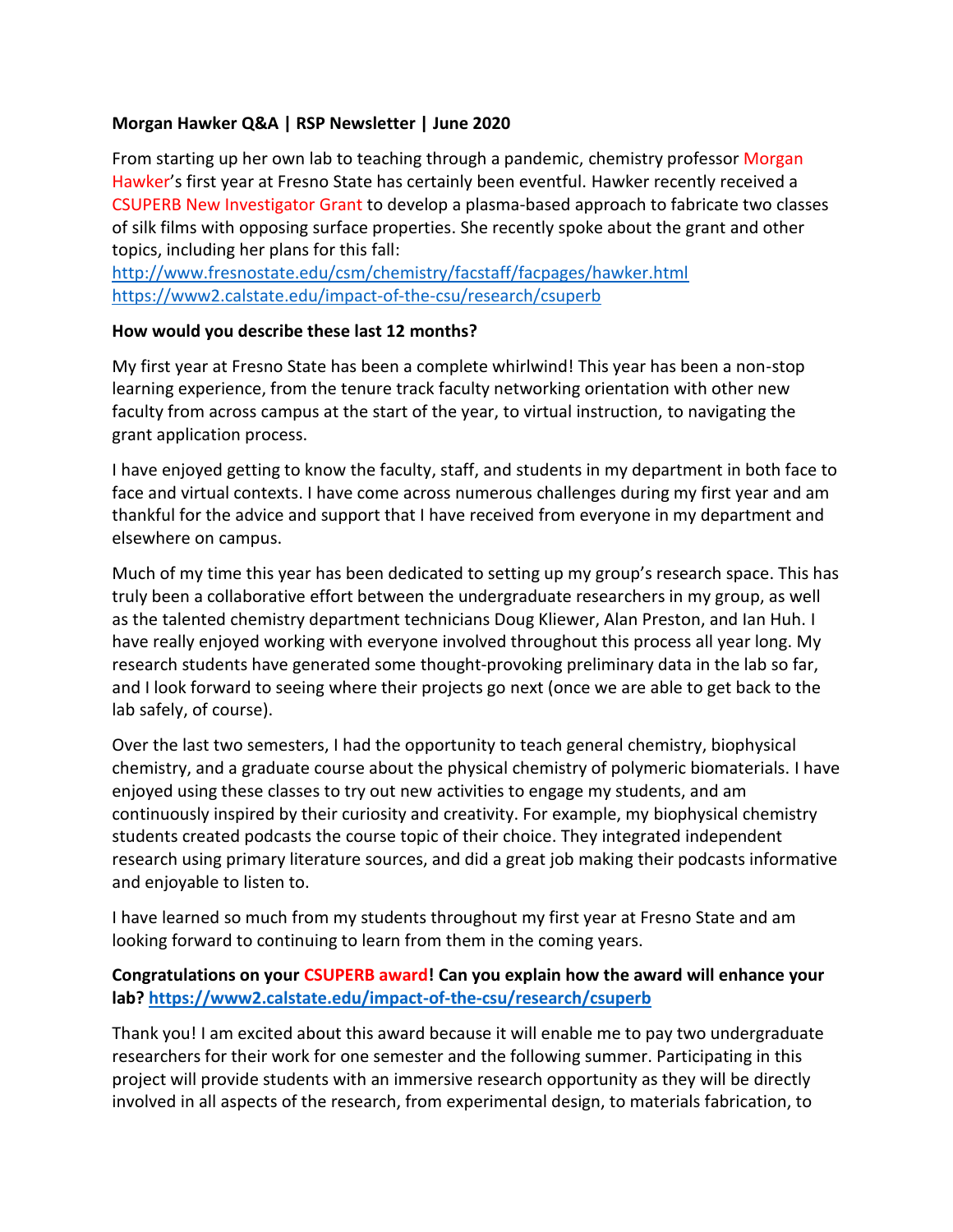data collection, to reporting their results at a future Central California Research Symposium. <http://www.fresnostate.edu/academics/grants/students/ccrs2020.html>

My lab will be able to use the data generated from the CSUPERB project to expand our research capacity by applying for larger awards in the future. These future awards will provide my group with a strong foundation so that we can continue to grow, giving as many students the opportunity to get involved in our research as possible.

# **What steps did you take to write a successful proposal? Do you have any suggestions for firsttime applicants?**

I am one of those people who has to get writing tasks done ahead of time so that I have enough time to gather feedback from others. For the CSUPERB grant, it was really important to be able to reach an audience with diverse scientific backgrounds. For me, this meant sending the grant to as many people outside of my expertise as possible (my undergraduate research students, colleagues in my department whose research interests are very different than mine, and others from my PhD and postdoctoral research groups).

Additionally, faculty in my department who previously received CSUPERB awards, as well as our grants administrator Gayle Sherwood, were quite helpful throughout the application writing and submission process. Their input and assistance made the process less daunting. <http://www.fresnostate.edu/academics/grants/staff/gsherwood-updated.html>

# **One of the highlights of this year was the installation of a contact angle goniometer in the Hawker Lab. How has that impacted your research?**

<https://hawkerlab.weebly.com/what-we-do.html> <https://csmfresno.com/contact-angle-goniometer-installed-in-the-hawker-lab/>

As the first large piece of equipment in our lab, we have really enjoyed using the contact angle goniometer. As with any new equipment, there has been a learning curve. I am really proud of my research students for taking responsibility to learn how to use the instrument and teaching each other what they have learned. I am sure they would tell you that this process can be frustrating at times, but I think this type of troubleshooting is essential to scientific research.

We have done a lot of work as a group to optimize the silk films we make so that we can collect reproducible data using the goniometer so that we can characterize how these materials interact with water. This insight is important when developing biomaterials as they are designed to interface with aqueous environments. We have had really productive conversations as a group about interpreting water contact angle data, data analysis, and reporting results.

The preliminary data my students have collected have generated many new questions about how plasma treatment changes the surface of the silk films we fabricate, and we are excited to pursue these questions in the coming months. We are also looking forward to collaborating with other researchers on campus who are interested in using the instrument as it has a wide range of functionalities in the context of surface science, including measuring static and dynamic contact angles, as well as measuring surface tension.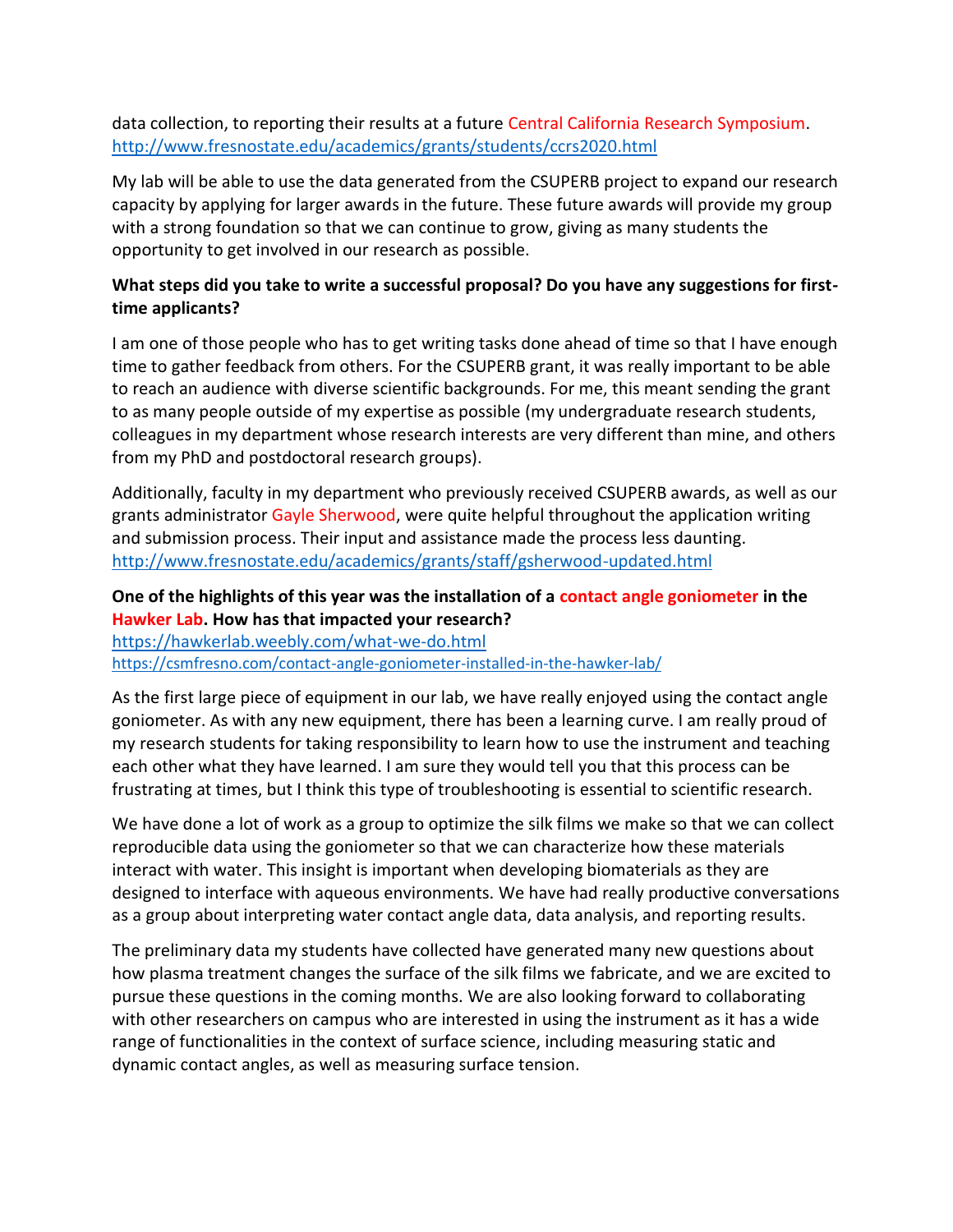## **Undergraduate research has been a key part of the CSU's strategic plan. Can you talk about how students can benefit by joining a lab?**

Undergraduate research is so important because it gives students the opportunity to join a community where they can be creative in a scientific context. I would encourage students to join a research group, even if they have no experience doing research and are not sure what to expect.

Research can take many forms (as just a few examples: computational work, collaborating with local companies, fabricating materials, chemical synthesis, educational technologies, working with living organisms), so do not get discouraged if your first research experience does not resonate with you. Try out a few different experiences and see what you like and what you find less interesting. I would also encourage students to consider research opportunities both in and out of their major.

My current research students are biology, biochemistry, animal science, and kinesiology majors. The perspectives everyone brings with different areas of focus is powerful and helps us develop research questions that combine our interests.

When it comes to advising research students for me personally, one of the most enjoyable aspects is to see them adapt to new ways of thinking and become excellent problem solvers. These skills will benefit you as a student no matter what your post-graduation plans are.

### **We noticed on your Twitter feed that you attended the CSU Biotechnology Symposium, held in January in Santa Clara. What were your main takeaways from the experience? [https://twitter.com/m\\_hawker23](https://twitter.com/m_hawker23)**

**<https://www.csuperb.org/symposium/>**

The Biotechnology Symposium was an excellent experience. As a new faculty member, it was especially useful as it exposed me to the diverse, high-impact biotechnology research occurring at the various CSU campuses. It was also a great networking opportunity as I met many great researchers from across the CSU system.

The meeting gave me a good perspective for the scientific ecosystem in which I am establishing my research group, and I am looking forward to taking my students to future Biotechnology Symposia to present their research.

# **While there are still plenty of unknowns for the fall semester, have you started thinking about how you'll need to modify your teaching and research efforts?**

This topic has certainly been on my mind lately. My research group has been having weekly Zoom meetings where we alternate facilitating the discussion of different journal articles that are related to our research. We will likely continue doing this next semester (even when we are able to safely return to lab) because it has been useful to have a dedicated time for us to discuss the context of our research as a group.

Once we are able to return safely to the lab, it is likely that we will need to modify our research efforts to have a limited number of people in the lab at any given time. My department is